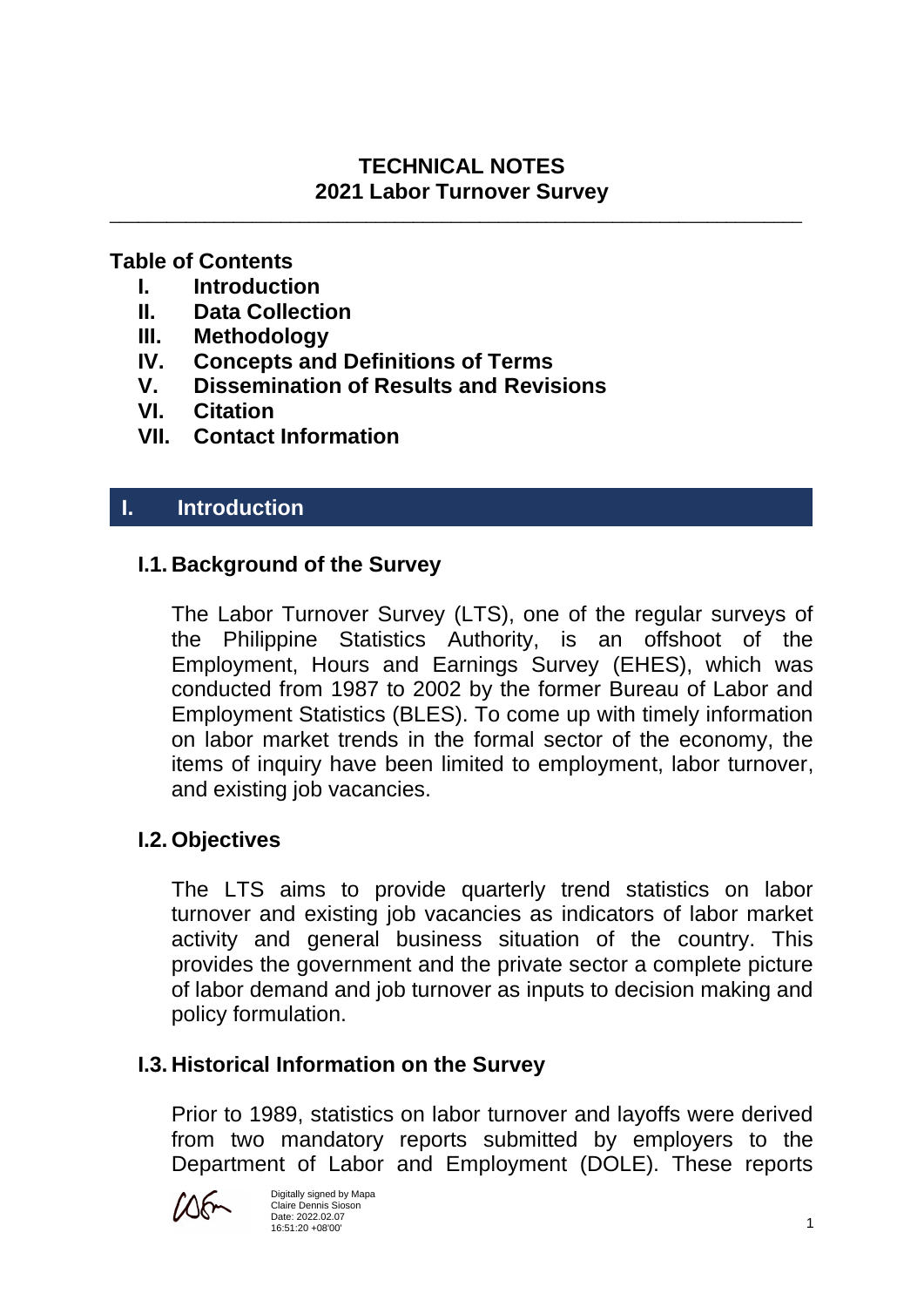were the Monthly Employment Report and the Employer's Termination Report which were submitted in compliance with the implementing rules and regulations of the Labor Code of the Philippines. However, due to low compliance rates, coverage was limited, and the Department was unable to come up with an accurate picture of the dynamics of the labor market.

In 1988, a special study funded by the former National Statistical Coordination Board (NSCB) entitled "Improvement of Client-Based Statistics on Labor and Employment," was undertaken. Among others, the study recommended the conduct of a national survey of establishments to inquire on labor turnover, vacancies, and layoffs to adequately monitor the labor market performance of the business sector. This recommendation paved way for the conduct of the EHES.

From 1989 to 1997, the EHES was conducted as a rider to the then Quarterly Survey of Establishments (QSE) of the former National Statistics Office (NSO). The survey was designed to collect quarterly data on labor turnover, hours of work, layoffs, and job vacancies.

The EHES was revised in 1998 and this entailed the redesigning of the questionnaire and modification of the sampling design in conformance with the 1994 Philippine Standard Industrial Classification. Moreover, the field data collection was assumed by the former BLES in coordination with the DOLE Regional Offices. The revised EHES was conducted from 1998 to 2000 but temporarily discontinued in 2001 due to severe budget constraints. It was resumed in the first semester of 2002, but the coverage was limited only to the National Capital Region and was again discontinued for lack of budget.

In the 2nd semester of 2002, the DOLE Secretary instructed the former BLES to collect quarterly data on labor turnover to complement the data on establishment closures and layoffs. This became the forerunner of the current LTS and was in place from 2002 to 2007. The new survey was designed with "enterprise" as the sampling unit instead of the "establishment" in the EHES. To be manageable and to come up with the results the shortest time possible, the survey was limited in Metro Manila where the bulk of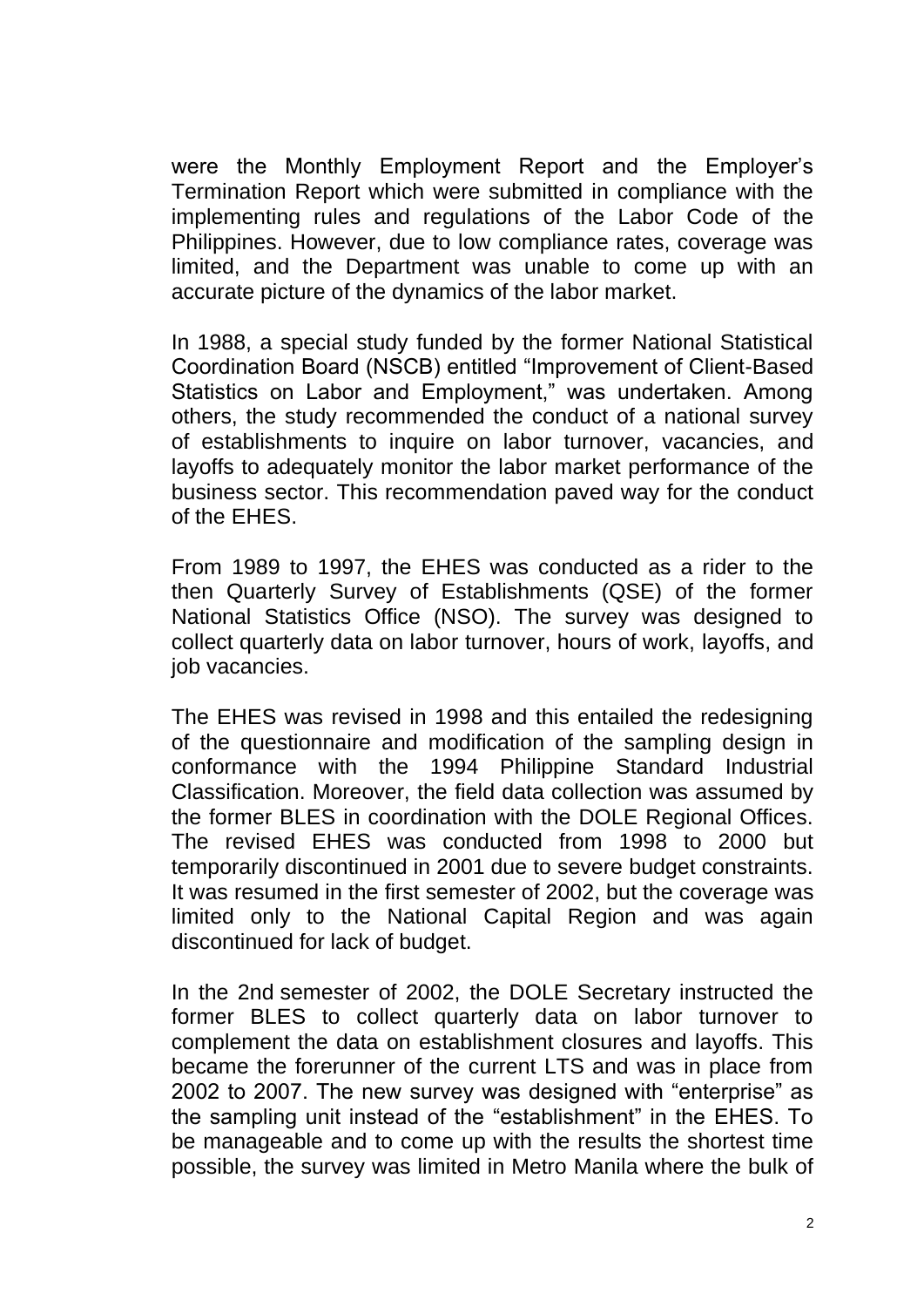the country's business enterprises were located. The sample size was fixed at 500 enterprises that were selected through stratified random sampling. Two strata were formed with the first 200 top firms (based on revenue) comprising the first stratum, all of them included as samples. The rest of the enterprises formed the second stratum from which the 300 samples were drawn randomly. The survey results were released based on sample data only.

The survey was redesigned in 2008 with sample enterprises selected from the Top 1,000 Corporations in the country which were sourced from the Credit Information Bureau, Inc. (CIBI). Further improvements were made with the introduction of Kish's allocation formula to reflect better industry representation. Also, released survey results were based on weighted data and the sample size was no longer fixed but was computed using the said formula.

Starting 4th quarter of 2013, the LTS was conducted by the Philippine Statistics Authority (PSA) due to the implementation starting September 12, 2013 of the Republic Act 10625, otherwise known as the Philippine Statistical Act of 2013.

From 2015 to 2017, the LTS covered a subsample of enterprises with 20 or more workers that are in the National Capital Region (NCR) only using the updated List of Establishments available at the Philippine Statistics Authority (PSA) as sampling frame. As a matter of procedure, the survey gathered consolidated information about the establishment and its branches, if any.

In 2018, the LTS was expanded from its NCR to nationwide coverage to get a more complete picture of the labor market situation in the whole country. Also started from this period, data encoding and machine processing are decentralized at the Regional Statistical Services Offices (RSSOs) except for NCR where the distribution and collection of questionnaires, field editing, data encoding and machine processing were all done at the Central Office until 4th quarter 2018 survey round.

However, due to limited budget, the conduct of nationwide LTS for 2019 was deferred. At the very least, the survey was conducted in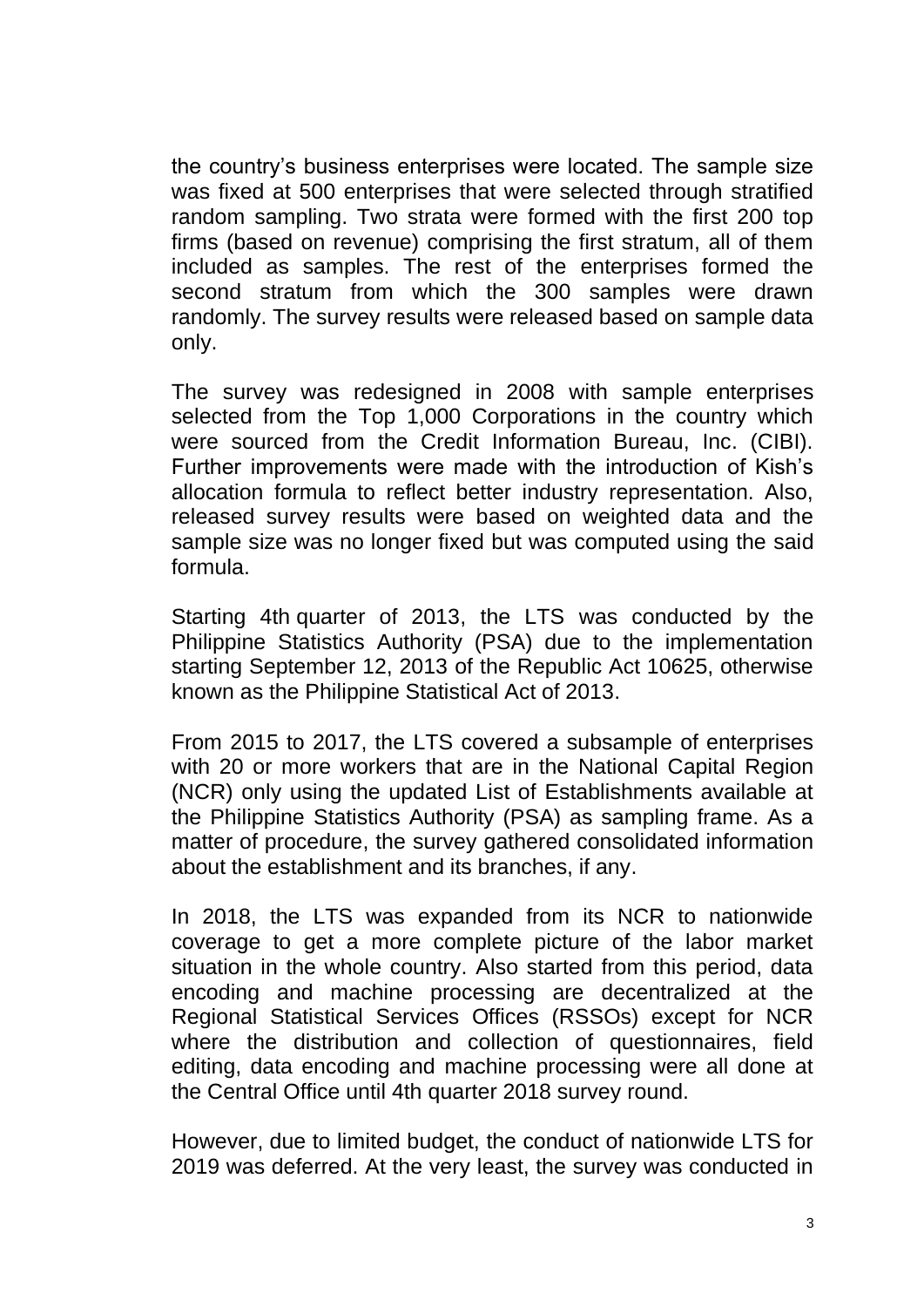a semi-annual frequency covering NCR only and was handled by the Regional Statistical Services Office and Provincial Statistical Offices (PSOs). Data encoding and machine processing was likewise devolved to the NCR PSOs.

The 2020 LTS rounds were likewise conducted semi-annually covering two (2) quarters information with samples further reduced due to budgetary constraints. Moreover, changes were effected to introduce/cope with the "new normal" brought about by the Coronavirus disease 2019 (COVID-19) pandemic. Specifically, ways of engagement were affected or minimized in the conduct of trainings and interviews during questionnaire distribution and collection.

The same strategies are employed for LTS 2021. Field operations are done semi-annually to generate data for two quarters for each survey period. Further, health protocols are still observed, especially during distribution and collection of questionnaires.

### **I.4. Scope and Coverage**

The LTS 2021 covers establishments with 20 or more workers located in NCR as listed by the Philippine Statistics Authority. The survey covers 18 major industries classified according to the amended 2009 Philippine Standard Industrial Classification (PSIC).

## **II. Data Collection**

#### **II.1. Data Collection Procedure**

This survey employed a face-to-face interview using a structured questionnaire. In some instances, respondents are contacted through phone and or email to ascertain their location, establish initial contact, and/or to verify submitted figures. The distribution and collection of questionnaires to and from the sample establishments are done by hired Statistical Researchers (SRs).

Under the "new normal" condition, various schemes that will limit face-to-face engagement of the SRs and the respondents are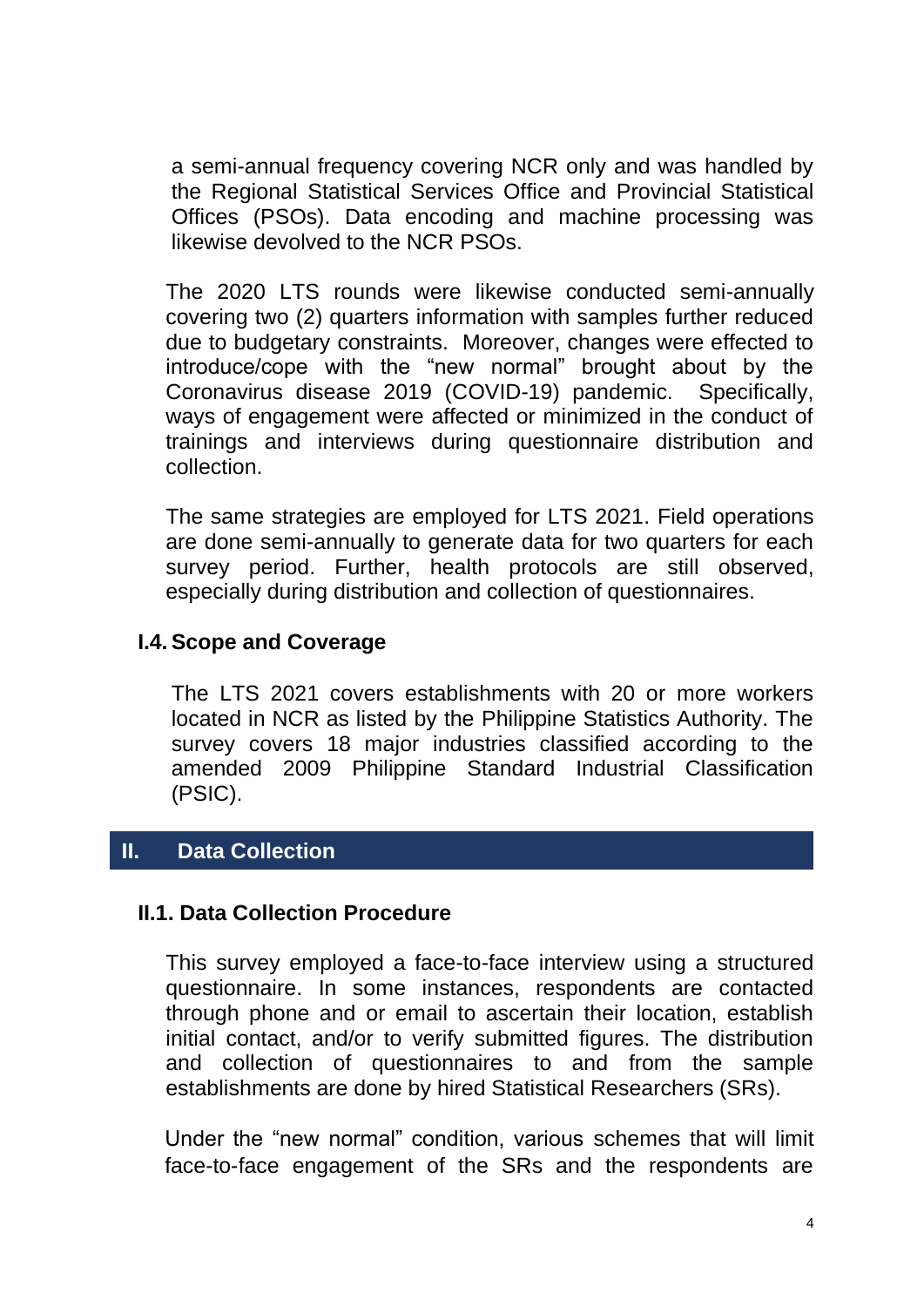employed during the distribution, follow-up, and collection/transmittal of questionnaires. These strategies include mail or email, phone calls/facsimile.

## **II.2. The Instrument**

The instrument used is a four-page questionnaire that captures the necessary data to obtain the objectives of the survey. It is composed of the cover page, general information, items of inquiry, certification, and information on the survey personnel.

The results of the latest LTS conducted as a means of disseminating the information gathered from the survey are provided in a loose sheet and may be retained by the respondent to make them appreciate and may encourage them to participate in PSA statistical activities.

## **II.3. Data Items**

This survey collects data on the establishment's total employment, accession and separation, reasons for separation, total accession and separation of agency-hired workers, and the existing job vacancies at the end of the quarter.

## **III. Methodology**

#### **III.1. Sampling Frame**

The establishment sampling frame for the 2021 Labor Turnover Survey was extracted from the preliminary 2020 List of Establishments (LE) as of 31 December 2020.

This list was a product of the 2020 Updating of List of Establishments (ULE). The updating involved complete enumeration of establishments in the barangays where "no matched" establishments (establishments listed in other sources but not in the LE) from prioritized secondary sources are located, barangays with new malls, barangays having establishments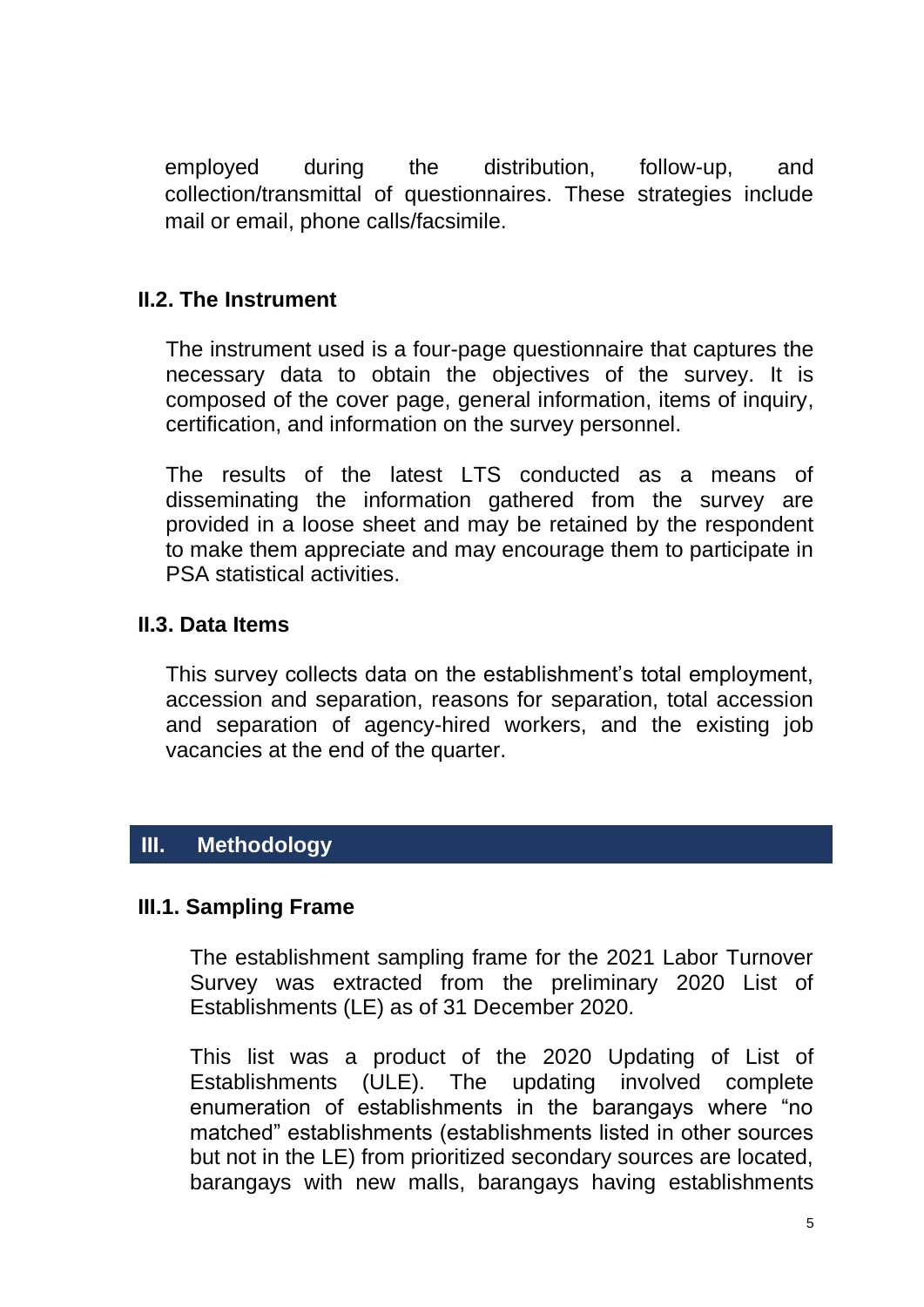with total employment of 100 and over, and barangays with the highest number of establishments for some provinces. Also covered using mail inquiry, were other "no matched" establishments including those located in distant barangays.

Other sources of updates are the feedbacks from different establishment-based surveys such as Annual Survey of Philippine Business and Industry and LTS.

A total of **15,020** establishments in NCR with employment size of at least 20 workers extracted from the 2020 List of Establishments in the country comprised the LTS 2021 sampling frame.

#### **III.2. Sample Selection Procedure**

 The 15,020 establishments in NCR included in the frame were stratified based on the eighteen (18) sections as domains.

The initial sample size per stratum was obtained by taking into account the computed highest Coefficient of Variation  $(CV_h)$ between the estimates on Accession and Separation rates from the result of the 4<sup>th</sup> Quarter 2020 LTS and a target Coefficient of Variation. For manageability and budget considerations, target CV of 9% was used.

The formula used is as follows:

$$
n_{i} = \sum_{j=1}^{18} \frac{CV_{hj} \times r_{j}}{CV_{t}}
$$

where:

- $n_i$  = initial sample size
- CVhj = highest coefficient of variation in the *jth* section
- $r_i$  = number of responding in NCR from the 4Q LTS 2019 data in the *jth* section
- $CV<sub>t</sub>$  = target coefficient of variation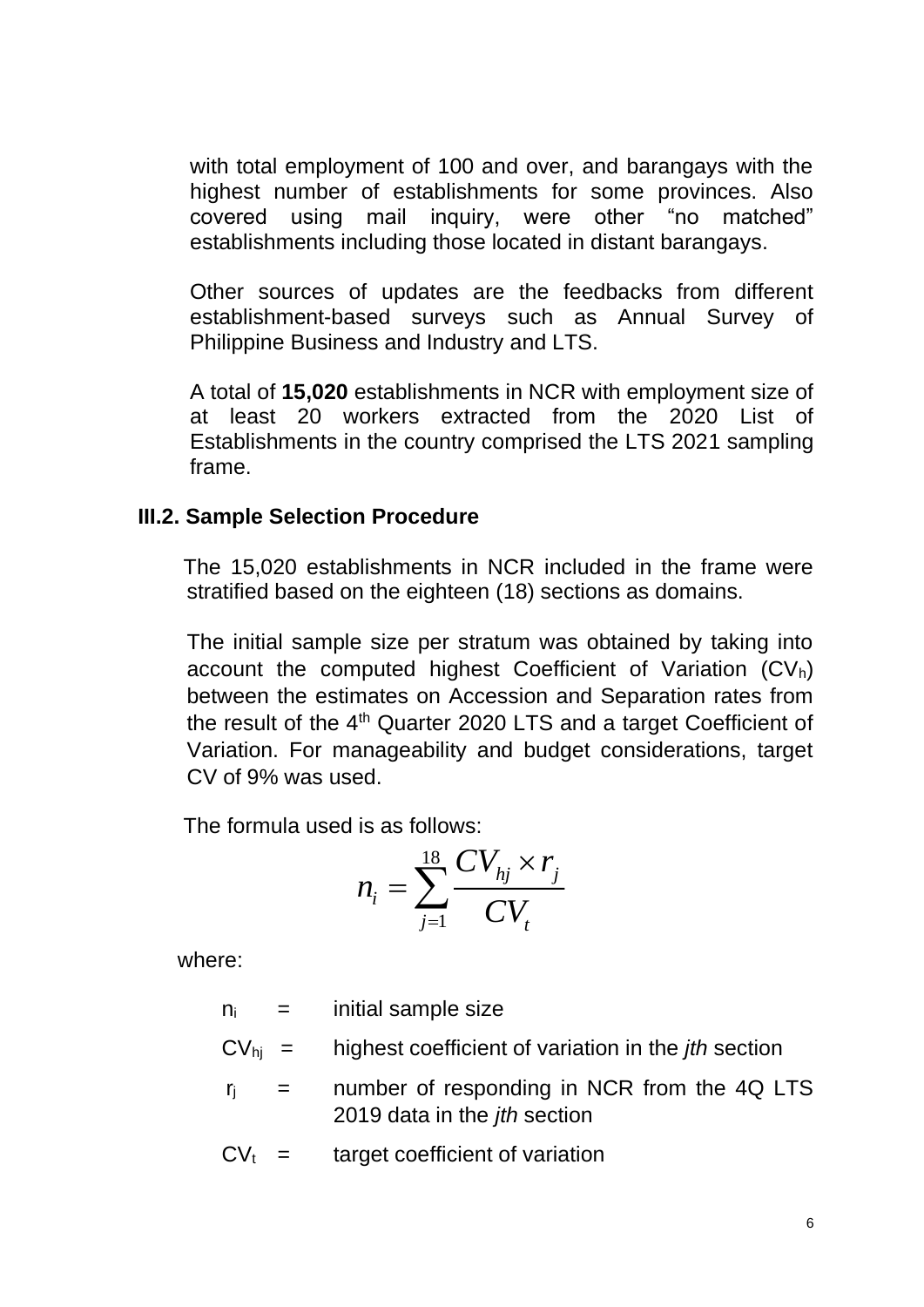The distribution of computed samples over domains was done using Kish's allocation procedure. The formula is defined as:

$$
n_{j} = n_{k} \left( \frac{\sqrt{\frac{1}{L^{2}} + I W_{h}^{2}}}{\sum_{j=1}^{L} \sqrt{\frac{1}{L^{2}} + I W_{h}^{2}}} \right)
$$

where:

- $n_i$  = sample size in the *jth* section
- $n_k$  = initial sample size
- *L* = total number of strata (Section)
- $I =$  set at 0.5 to allow approximately equal allocation for each stratum
- $W_h$  = population weight which is equal to  $(N_h/N)$ . where:

N<sup>h</sup> = population size for *hth* stratum

 $N =$  total population size

The result further adjusted the initially computed sample size in each domain for availability of population units per stratum to arrive at the final sample size of **2,842** establishments in NCR.

The sample establishments for each domain were drawn through systematic sampling. This procedure was used so that the representation of establishments with respect to the Total Employment (TE) values are spread out, thus avoiding all sample establishments with low TE values or high TE values.

No replacement of sample establishments is made as the final sample has already been adjusted.

## **III.3. Estimation Procedure**

Estimates are obtained by simple expansion, i.e., by multiplying the sample values at the industry level by the corresponding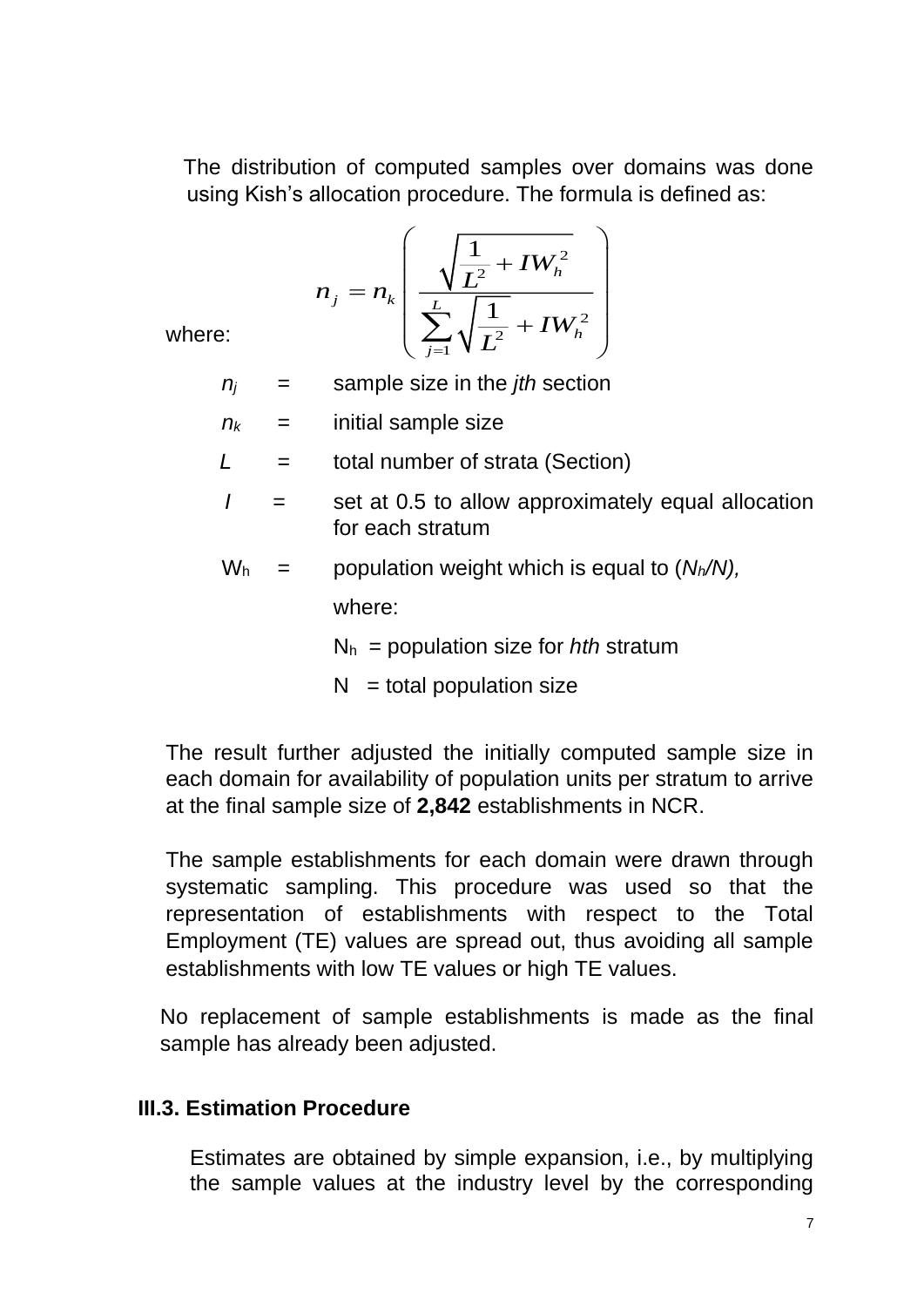blowing-up factor (BUF) which is the ratio of the estimated population of establishments to the number of responding establishments. These estimates are then aggregated to the desired totals. This weighing procedure takes non-response into account.

#### **Accession:**

$$
A = \sum_{i} \sum_{j} \sum_{k} A_{ijkl}
$$
  
=  $\sum_{i} \sum_{j} \sum_{k} A E_{ijkl} + \sum_{i} \sum_{j} \sum_{k} A P_{ijkl}$ 

where:

 $A = total \arccases in$ 

- $AE_{ijkl}$  = total number of accession due to expansion of the  $I<sup>th</sup>$ establishment during the  $k^{th}$  month covered by the survey with employment size *j* in major industry *i*
- $AP_{iikl}$  = total number of accession due to replacement of the *l th* establishment during the *k th* month covered by the survey with employment size *j* in major industry *i*

#### **Separation:**

$$
S = \sum_{i} \sum_{j} \sum_{k} S_{ijkl}
$$
  
=  $\sum_{i} \sum_{j} \sum_{k} SE_{ijkl} + \sum_{i} \sum_{j} \sum_{k} SR_{ijkl}$ 

where:

 $S =$  total separation  $SE_{ijkl}$  = total number of employee-initiated separation of the *l th* establishment during the *k th* month covered by the survey with employment size *j* in major industry *i*  $SR_{ijk}$  = total number of employer-initiated separation of the *l th* establishment during the *k th* month covered by the survey with employment size *j* in major industry *i*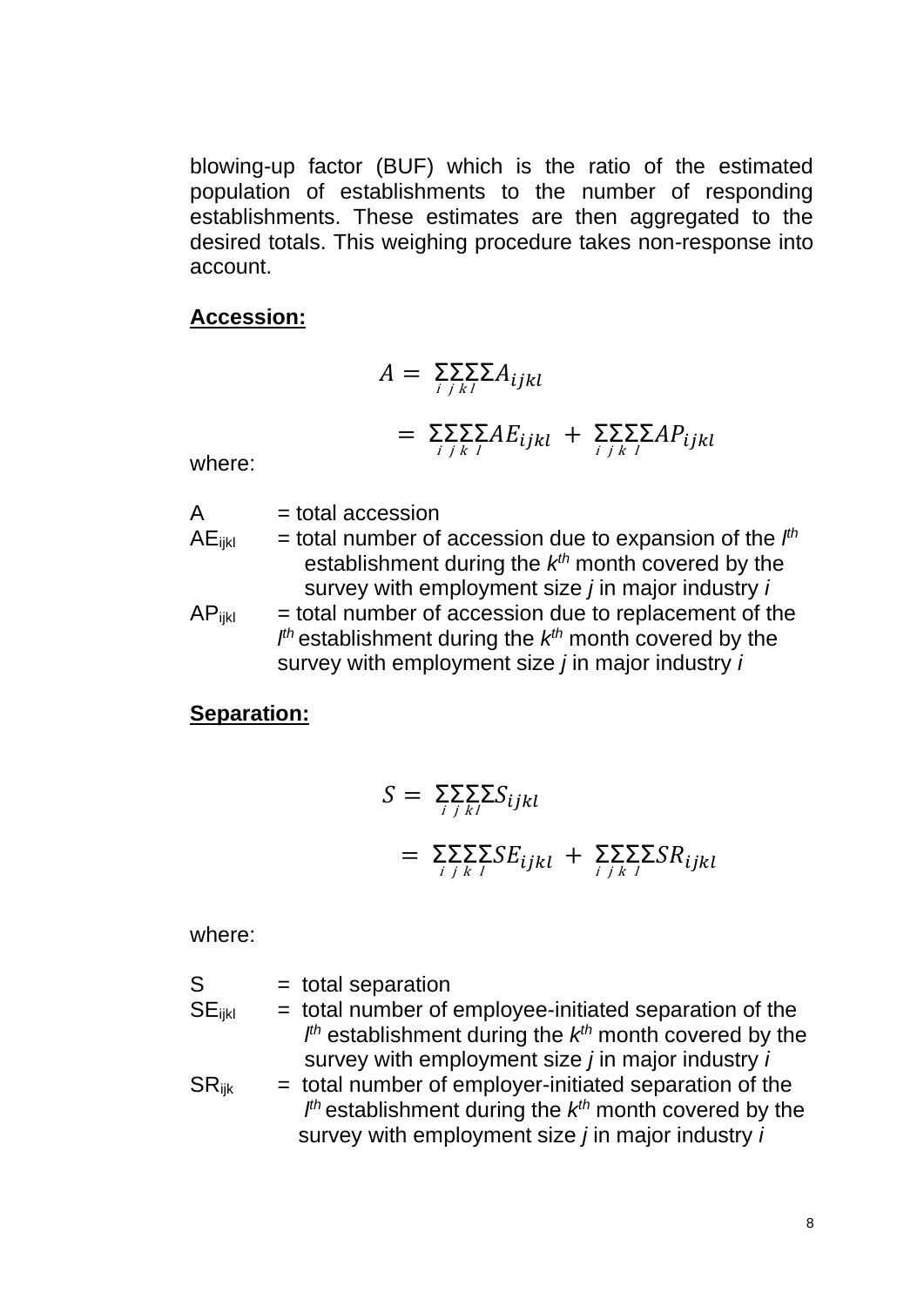### **Accession Rate:**

$$
AR = \frac{A}{E} \times 100
$$

where:

AR = accession rate

 $A = total$  accession

 $E$  = average total employment

### **Separation Rate:**

$$
SR = \frac{S}{E} \times 100
$$

where:

SR = separation rate  $S =$  total separation  $E$  = average total employment

## **Labor Turnover Rate**

$$
LTR = AR - SR
$$

where:

LTR = Labor Turnover Rate  $AR =$  accession rate SR = separation rate

## **IV. Concepts and Definitions of Terms**

**Total employment** - refers to the number of persons who worked or received pay from the establishment during the reference period. This includes the following:

a. Working Owners – owners who are actively engaged in the management of the establishment but do not receive regular pay.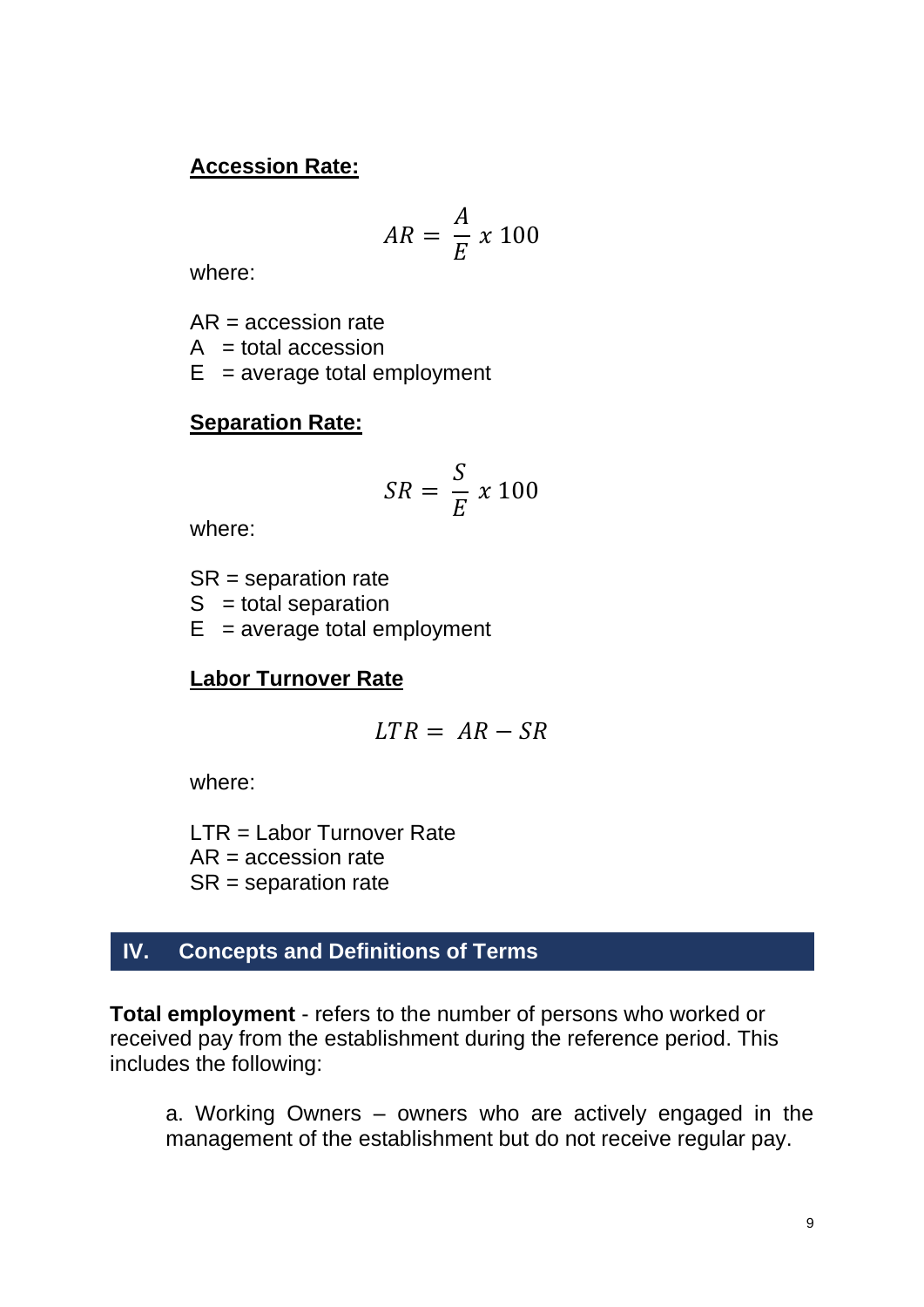b. Unpaid Workers – refer to persons working without pay and work for at least 1/3 of the working time normal to the establishment; and

c. Paid Employees - include full-time/part-time workers; employees on paid leaves (e.g., sick/vacation/maternity/holiday/study leave); and employees working away from the establishment but paid by and under the control of the firm.

- It excludes workers that are hired through agencies/contractors, workers on indefinite leave, workers paid purely on commission without employer control.

**Labor Turnover** – refers to the changes in the employment of an establishment resulting from accessions and separations.

**Accessions (New Hires)** – refer to permanent or temporary additions to employment in the establishment due to 1) expansion of business activity and 2) replacement of separated workers and employment resulting from changes in methods/technology of production or service.

**Separations** - refer to terminations of employment due to (a) layoffs or terminations initiated by the employers due to economic reasons (e.g., lack of market, financial losses, reorganization, end of contract) and non-economic reasons (e.g., gross negligence, AWOL, failure rating on performance, health reasons) and (b) quits or termination initiated by the employees (e.g., resignations due to being hired by another company, to work abroad).

**Agency-Hired Workers** – workers employed by the contractors to perform or complete a job, work, or service pursuant to a service agreement within or outside the premises of the establishment. They are excluded from the total employment of the establishment.

**Existing Job Vacancies** – defined as a paid post that is newly created, unoccupied, or unfilled job openings at the end of the quarter which are immediately available for employment and for which active recruitment steps are being undertaken.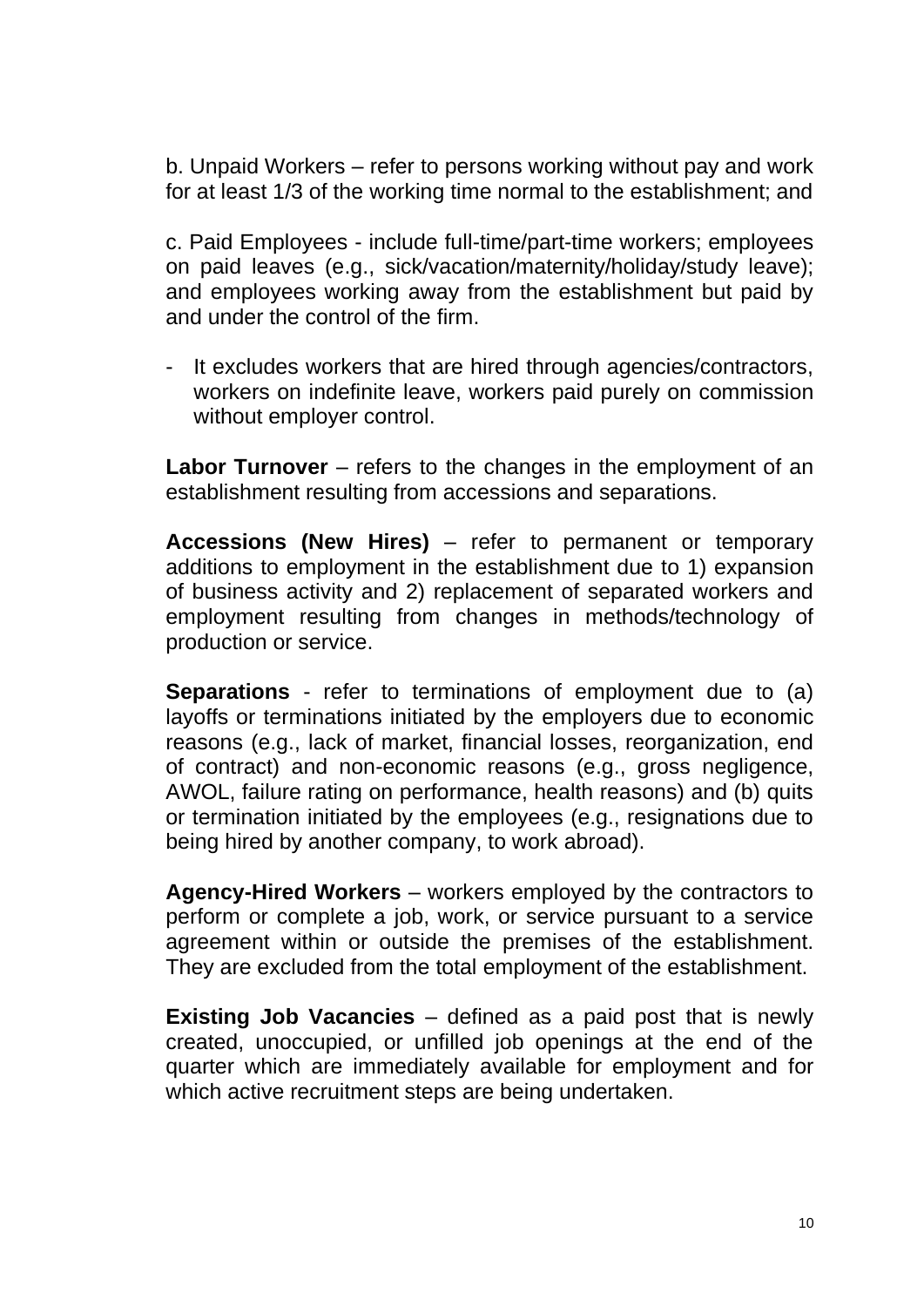## **V. Dissemination of Results and Revisions**

#### **V.1. Schedule of Release**

The LTS 2021 is implemented in the NCR only with semi-annual frequency of conduct. Below is the timetable of field operations:

| <b>Reference Period</b>                               | <b>Field Operation</b>            | <b>Target Release of</b><br>the Results |
|-------------------------------------------------------|-----------------------------------|-----------------------------------------|
| 1 <sup>st</sup> Qtr. and<br>2 <sup>nd</sup> Qtr. 2021 | <b>August to November</b><br>2021 | December 2021                           |
| 3rd Qtr. and<br>4 <sup>th</sup> Qtr. 2021             | February to May<br>2022           | <b>June 2022</b>                        |

### **V.2. Forms of Dissemination**

Preliminary results of the survey will be disseminated through a Press Release simultaneous with the statistical tables five months after the start of field operations. Final results will be made available and posted in the PSA website through a monograph (LABSTAT Updates) and Infographics one month later.

## **VI. Citation**

Philippine Statistics Authority, (December 2021). Technical Notes on 2021 Labor Turnover Survey. Link: https://psa.gov.ph/statistics/technical-notes.

## **VII. Contact Information**

#### **Alegria A. Mota**

Chief Statistical Specialist, EDSD Tel No.: 8281-7998 Email Address: [edsd.staff@gmail.com/edsd.staff@psa.gov.ph](mailto:edsd.staff@gmail.com/edsd.staff@psa.gov.ph)